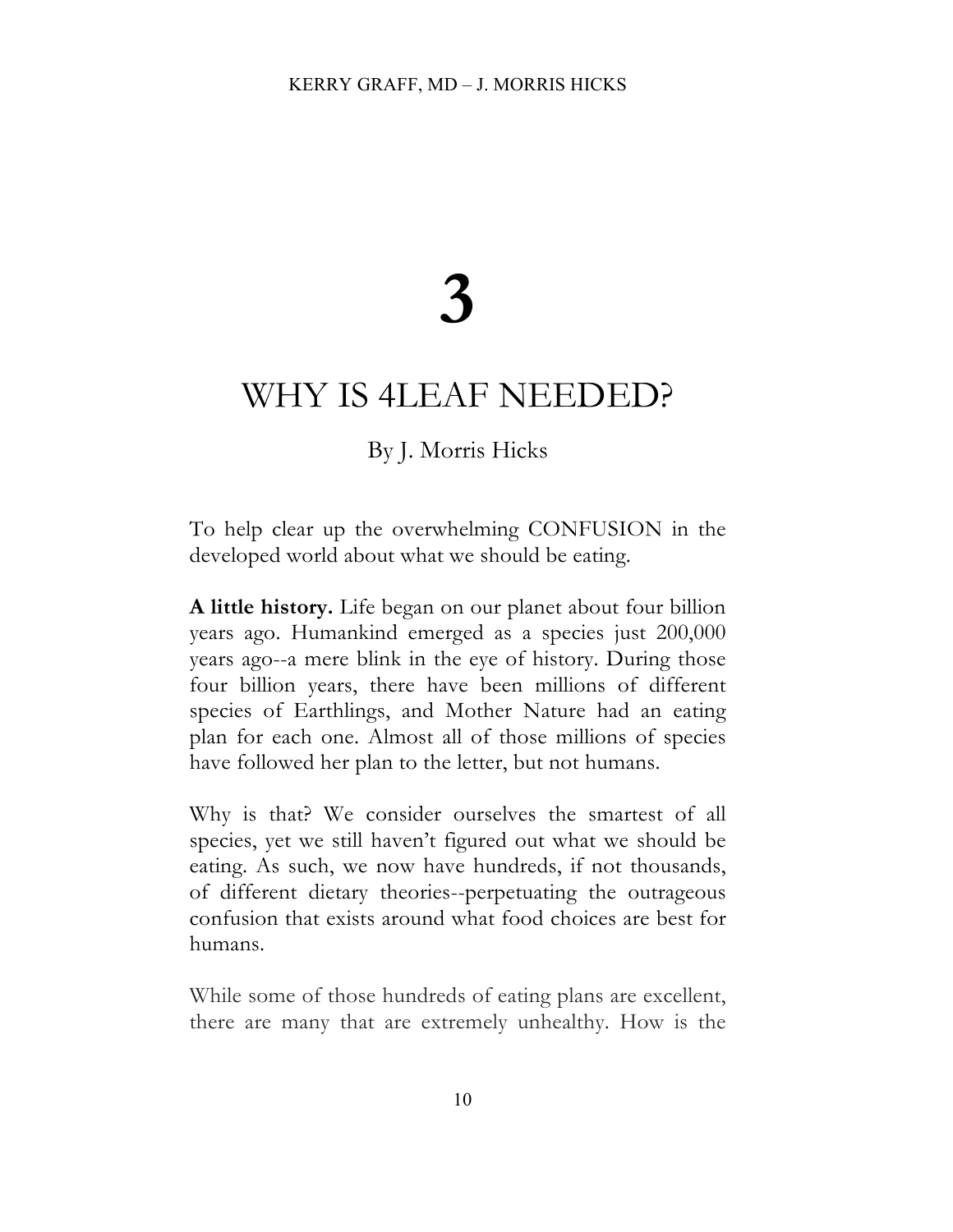#### 4LEAF GUIDE TO VIBRANT HEALTH

average person supposed to sort through all of the hype and decide which are better and why? Here are 71 of those hundreds of dietary plans, from A to Z:

ATKINS, Best Bet, BEVERLY HILLS, Blood Type, BUDDHIST, Campbell Plan, CARNIVORE, China Study, CHIP, Colon Cancer, DASH, Diabetic, DUKAN, Eat to Live, EDENIC, Elemental, ENGINE2, Esselstyn Plan, FLEXITARIAN, Food Combining, FORKS OVER KNIVES DIET, Fruitarian, GLUTEN-FREE, Graham, GRAPEFRUIT, Hacker's, HALLELUJAH, Israeli Army, JENNY CRAIG, Junk Food, KANGATARIAN, Ketogenic, KOSHER, Lacto Vegetarian, LACTO-OVO VEGETARIAN, Locavore, MACROBIOTIC, Mcdougall Plan, MEDITERRANEAN, Neal Barnard's Program, NUTRI-SYSTEM, Nutritarian, OKINAWA, Omnivore, ORNISH PROGRAM, Ovo Vegetarian, PALEO, Pesca-Ovo-Lacto VEGETARIAN, Pescatarian, PRISON LOAF, Pritikin, RAW VEGAN, Scarsdale, SEARS, Shangri-La, SLIMMING WORLD, Slow-Carb, SONOMA, South Beach, STANDARD AMERICAN (SAD), Stillman, SUGAR BUSTERS, Vegan, VEGETARIAN, Warrior, WEIGHT WATCHERS, Typical Western Diet (TWD), WESTON A. PRICE, World of Wisdom, and ZONE.

Thirteen of the above eating plans would probably score at or near the 4Leaf level: McDougall Plan, Engine2 Diet, Ornish Program, Eat to Live, Pritikin, Dr. Esselstyn Plan, Raw Vegan, CHIP, Forks Over Knives, Campbell Plan, Fruitarian, Neal Barnard's Program and The China Study.

While the creators of those thirteen dietary plans may occasionally disagree on a few minor details, they would all agree that we should be getting the vast majority of our calories from whole plants. The simple 4Leaf Survey (in Chapter 6) makes it possible to quickly estimate your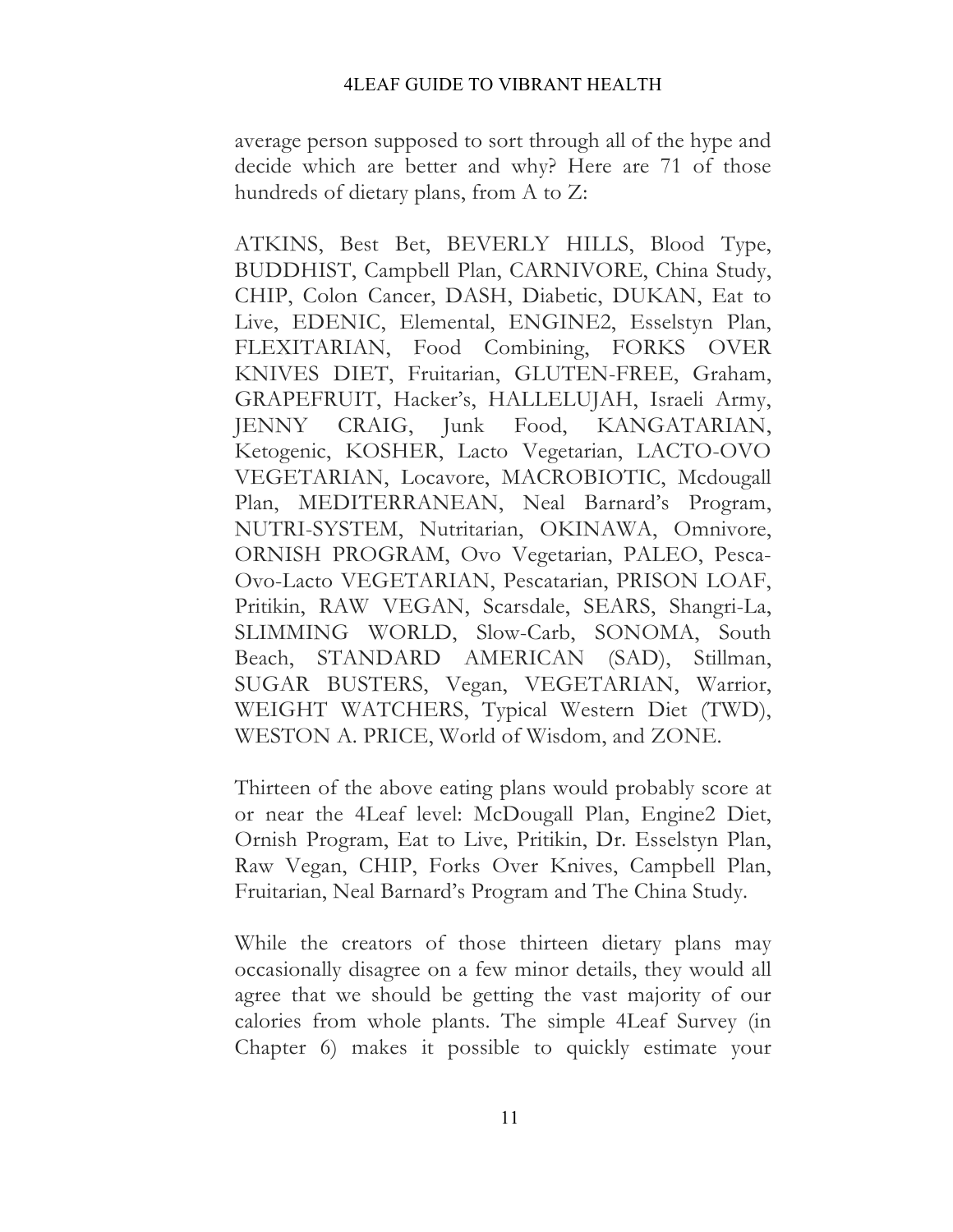#### KERRY GRAFF, MD – J. MORRIS HICKS

percentage of total calories derived from whole, plant-based foods--no matter which dietary regimen you are following.

**Some of the 13 are considered extreme by many.** I am referring specifically to Fruitarian and Raw Vegan. The world's healthiest populations eat mostly whole plants and include all of these food groups in their diets: vegetables, fruits, grains, beans and/or potatoes. And most disease reversal studies have focused on diets that include that full spectrum of whole, plant-based foods. Although Fruitarian and Raw Vegan diets, which are more limited, are very likely to have similarly positive effects on health and are certainly much healthier than the Standard American Diet, they have not undergone the same level of study.

**Too much confusion.** Many nights on the evening news, we hear about a new study that shows this and that about some obscure nutrient--a never ending flow of conflicting information that keeps the innocent public totally confused. It simply doesn't have to be so complicated. It's time for a healthy dose of clarity in an outrageously confusing world of dietary regimens. Our 4Leaf approach delivers that clarity.

That's because of the simplicity of 4Leaf, with each level of eating defined by the percentage of daily calories derived from whole plants. Any dietary regimen can be evaluated by its 4Leaf score, which compares it to the healthiest diet that is comprised of mostly whole plants.

When people are describing their vegan or vegetarian diets, I usually wonder what they are really eating. That's because they usually describe their diet by listing the things that they are NOT eating. And since what we ARE eating is so much more important, I simply ask them to please tell me their